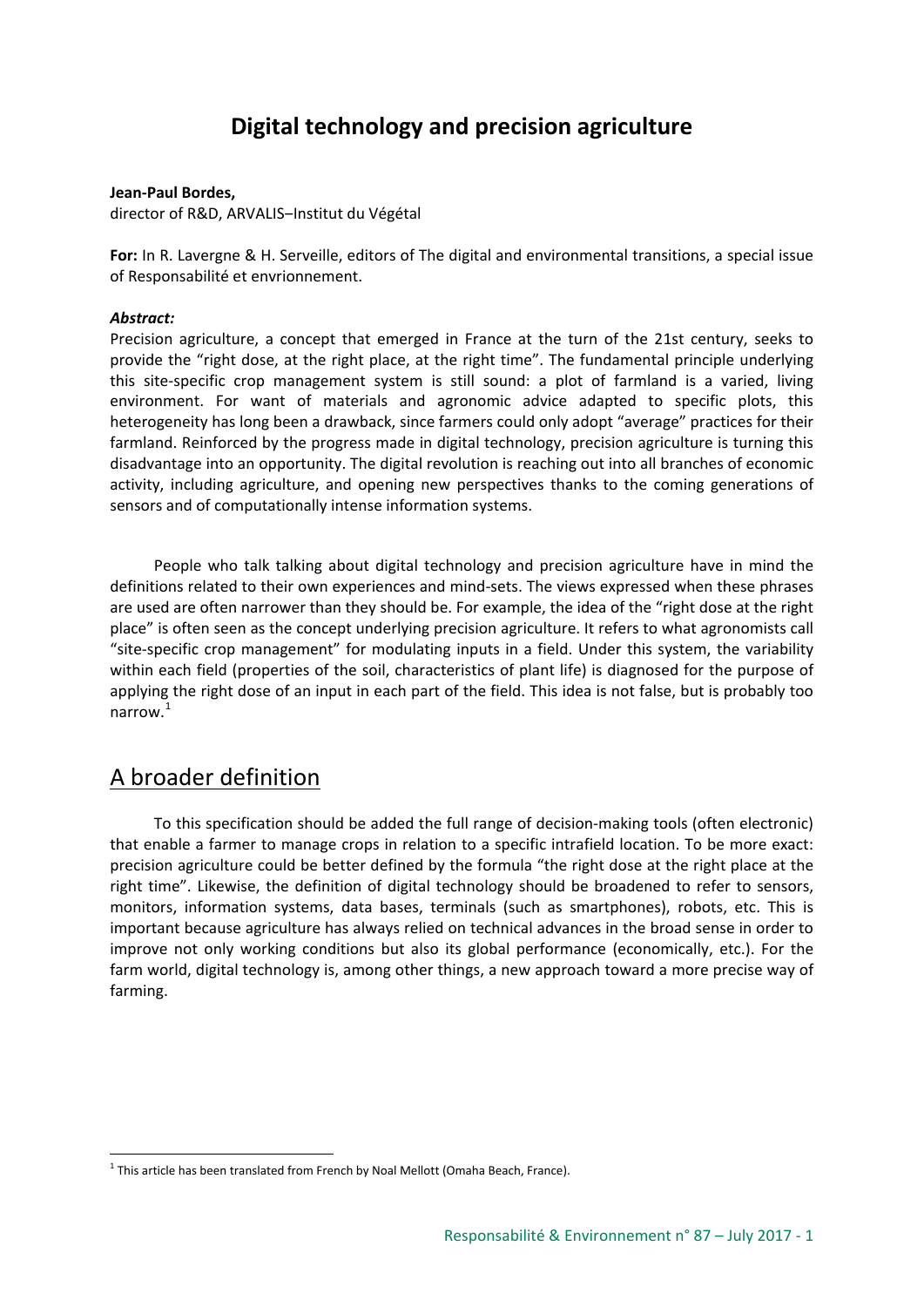# What is expected from precision agriculture?

What is the finality of precision agriculture? How is it a vector of progress? The answer has to do with the physical environment, which, in French agriculture at least, varies widely by space and time. On the scale of space, farmers have already experienced variable yields inside a single field; often by a coefficient ranging from one to two, even in a so-called "homogeneous" field.



**Figure 1**: The intrafield variability of the biomass of wheat at the stage when the ear swells. The values range from 5.4 (yellow) to more than 7.8 (green) tonnes of dry matter per hectare. (*Source*: Farmstar http://www.farmstar-conseil.fr/)

Figure 1 shows the variability of the biomass produced by wheat at the stage when the ear starts swelling, *i.e.*, a few days after the emergence of the flag (last) leaf. The same or even a higher degree of variability, occurs at the time of harvesting.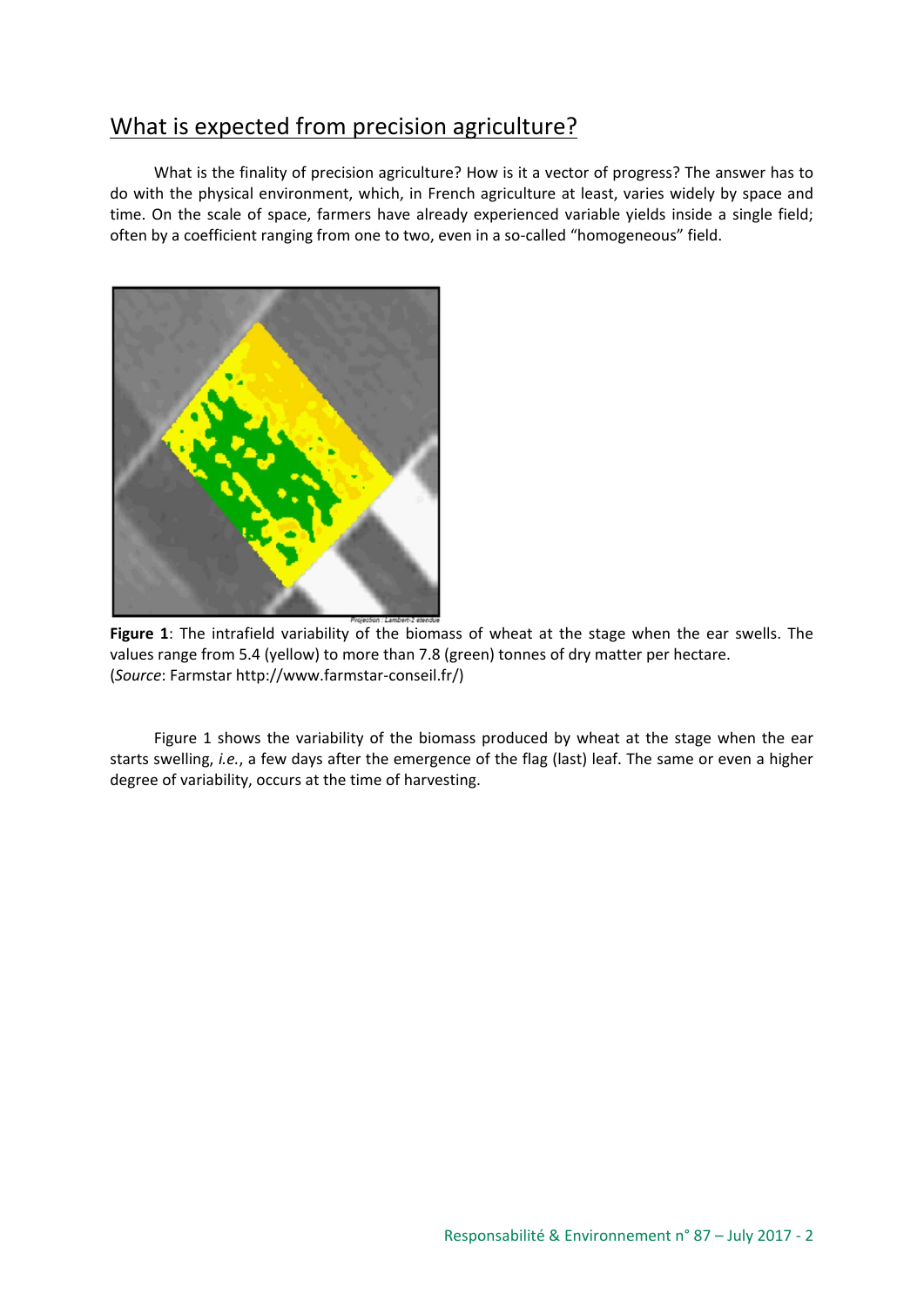

**Figure 2**: The need intrafield of nitrogen fertilizer for wheat at the stage when the ear swells. The values range from 0 kgN/ha (green) to more than 80 kgN/ha (deep red). (*Source*: Farmstar [http://www.farmstar](http://www.farmstar-conseil.fr/)-conseil.fr/)

As we see in Figure 2, the need of fertilizer also varies considerably inside a field. This example shows that it is worthwhile adjusting the dosage of fertilizer to the actual need at every "point" in the field. The benefits to be drawn from this are:

— savings on fertilizer (in sections of the field that need less fertilizer than the average of the whole field);

— not only a much better dosage for sections of the field that need more fertilizer but also, as a consequence, the expectation of a better yield and of ears with a higher protein content;

— a reduced risk of fertilizing too much sections of the field that need less and, as a consequence, a considerable reduction of risks for the environment.

Figure 3 presents the findings from tests that, conducted on location, compared applying fixed and adjusted doses of nitrogen fertilizer. This experiment, conducted by C. Desbourdes in wheat fields from 2005 to 2008, demonstrates both the higher yields (green points) and the savings on fertilizer (the difference between the red and blue bars).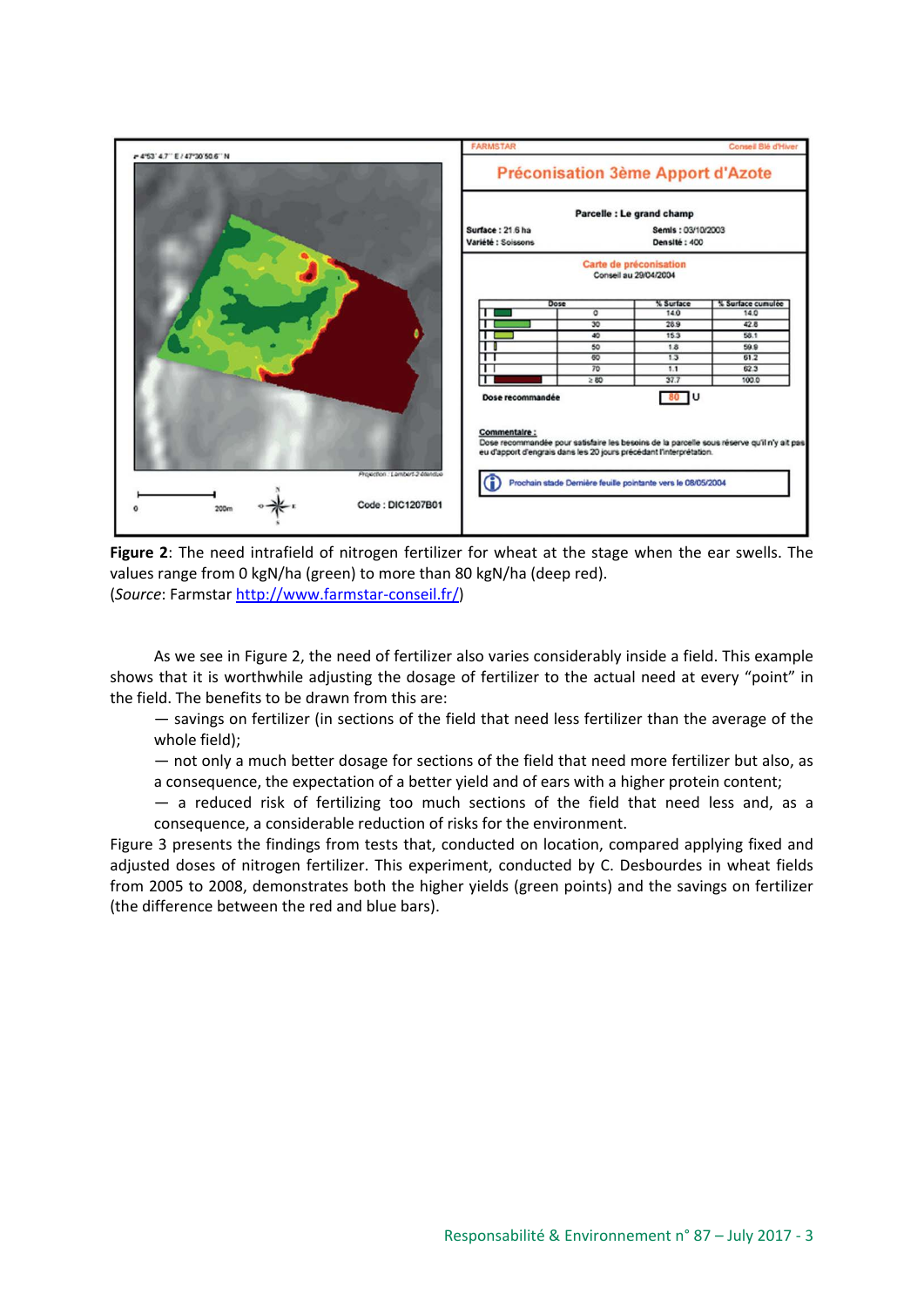

**Figure 3**: These results of tests run in a field show the interest of site-specific crop management for adjusting, intrafield, the last application of nitrogen fertilizer on wheat: higher yields (green points) and savings on fertilizer (the difference between the red and blue bars). (*Source*: Caroline Desbourdes, ARVALIS Institut du Végétal)

As these examples show, it is worthwhile applying the "right dose at the right place". Let us now add to this phrase "at the right time".

In agriculture, the choice of the period for applying an input might prove decisive for yields and their quality. This has an obvious economic impact. Let us take the example of the conditions for applying herbicides. The weather strongly affects the effectiveness of spraying. It is now possible to inform farmers of the right time for spraying. As Figure 4 shows, the wind will be too strong during the coming three days (from Friday to Sunday).



**Figure 4**: Conditions related to the effectiveness (E) and selectivity (S) of types of herbicides (absorption through the roots or leaves, by contact or systemic) as a function of the weather conditions (favorable in green and unfavorable in red) during a three-day period. (*Source*: Advice from the software Taméo, Arvalis-Météo France.)

Farmers work with complex, diverse forms of life under conditions closely related to the weather and climate (and even stronger variations due to climate change), not to mention the business cycle's volatility. Since it is increasingly complicated to make the necessary decisions for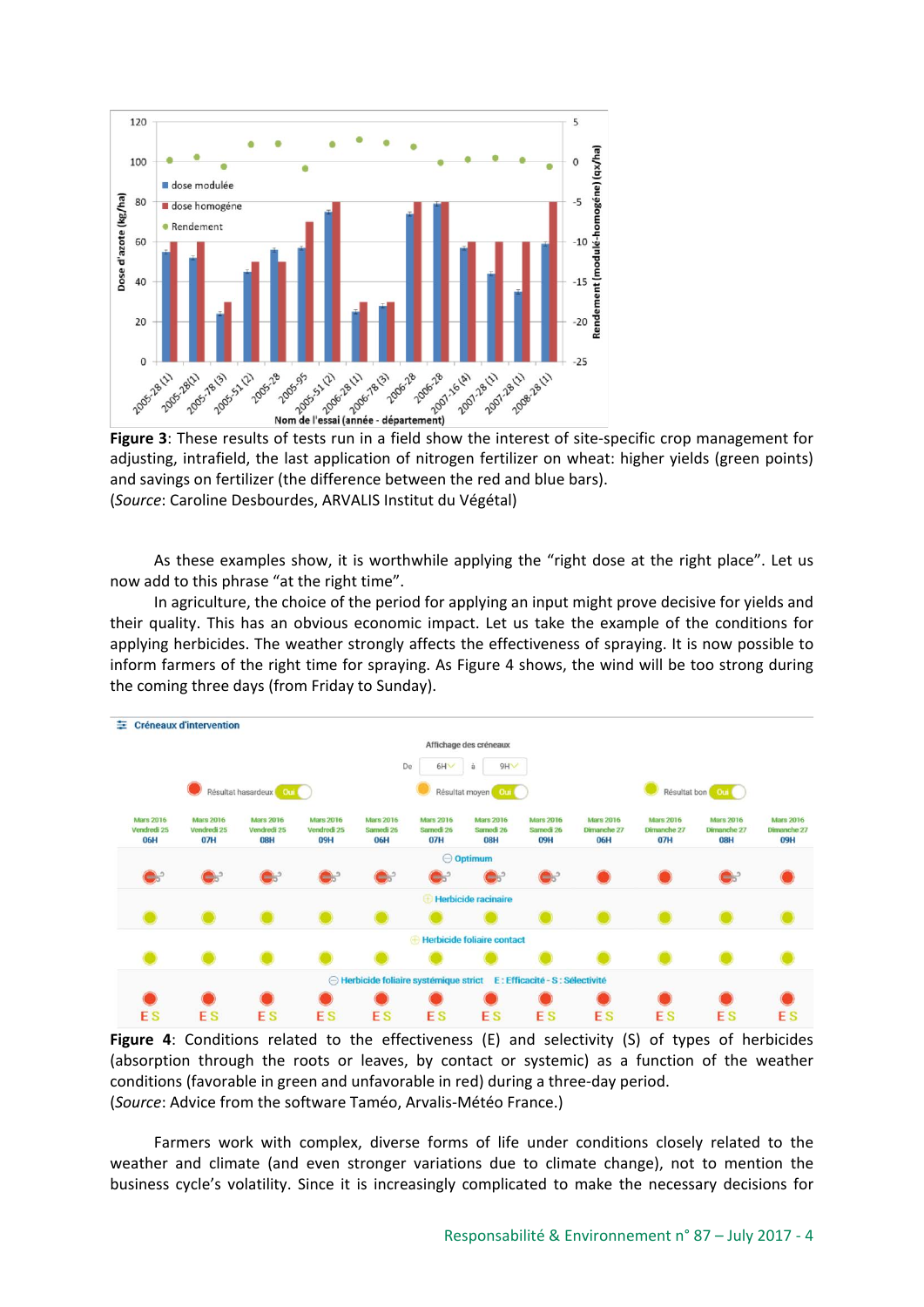managing a farm, farmers have adopted computer-assisted decision-making tools to help them make the right choices in line with their professional goals. These tools have been deployed on big farms for help with:

- planting crops, in particular the choice of cultivars, dates and the density of sowing;
- fertilizing crops (estimating fertilizer needs);
- protecting crops (prediction models for pathologies, the fight against pests, etc.);
- managing water (irrigation needs);
- making environmental analyses;
- assessing economic performance.

Table 1 presents the major decision-making tools distributed by Arvalis along with the percentage increase per year in use. Notice the sizes of the surface areas covered: the 70,000 hectares for Miléos represent 50% of the surface area in France devoted to growing potatoes. Even more remarkable is the strong growth rate of the areas covered.

| Table 1<br>The principal decision-making tools in the Arvalis product line:<br>Surface areas (hectares) covered and annual growth rate (%) |                                                                                                                                                                                                         |              |        |
|--------------------------------------------------------------------------------------------------------------------------------------------|---------------------------------------------------------------------------------------------------------------------------------------------------------------------------------------------------------|--------------|--------|
| Farmstar<br>Expert                                                                                                                         | Service for managing nitrogen and the risks of diseases<br>and of lodging (wheat and colza) using satellite imagery. 793,000 ha<br>This service comes out of cooperation between Arvalis<br>and Airbus. |              | $+7%$  |
| Septo-LIS <sup>®</sup><br>Stadi-LIS <sup>®</sup><br>Prévi-LIS <sup>®</sup>                                                                 | Services for predicting the stages of growth of cereals and<br>the risk of foliar diseases (Septoria on wheat)                                                                                          | 2,170,000 ha | $+18%$ |
| Miélos <sup>®</sup>                                                                                                                        | Service for predicting mildew on potatoes                                                                                                                                                               | 70,000 ha    | 70%    |
| $Irré-LIS®$                                                                                                                                | Service for managing irrigation as a function of crop<br>needs (wheat, barley, potatoes, corn, tobacco, etc.) and 21,000 ha<br>of the weather                                                           |              | 17%    |
| FertiWeb <sup>®</sup>                                                                                                                      | Service for assessing fertilizer needs (all crops)                                                                                                                                                      | 1,930,000 ha |        |
| Taméo®                                                                                                                                     | Service for managing risks as a function of weather<br>forecasts (on a 1 km2 grid). This service stems from $-$<br>cooperation between Arvalis and Météo-France.                                        |              |        |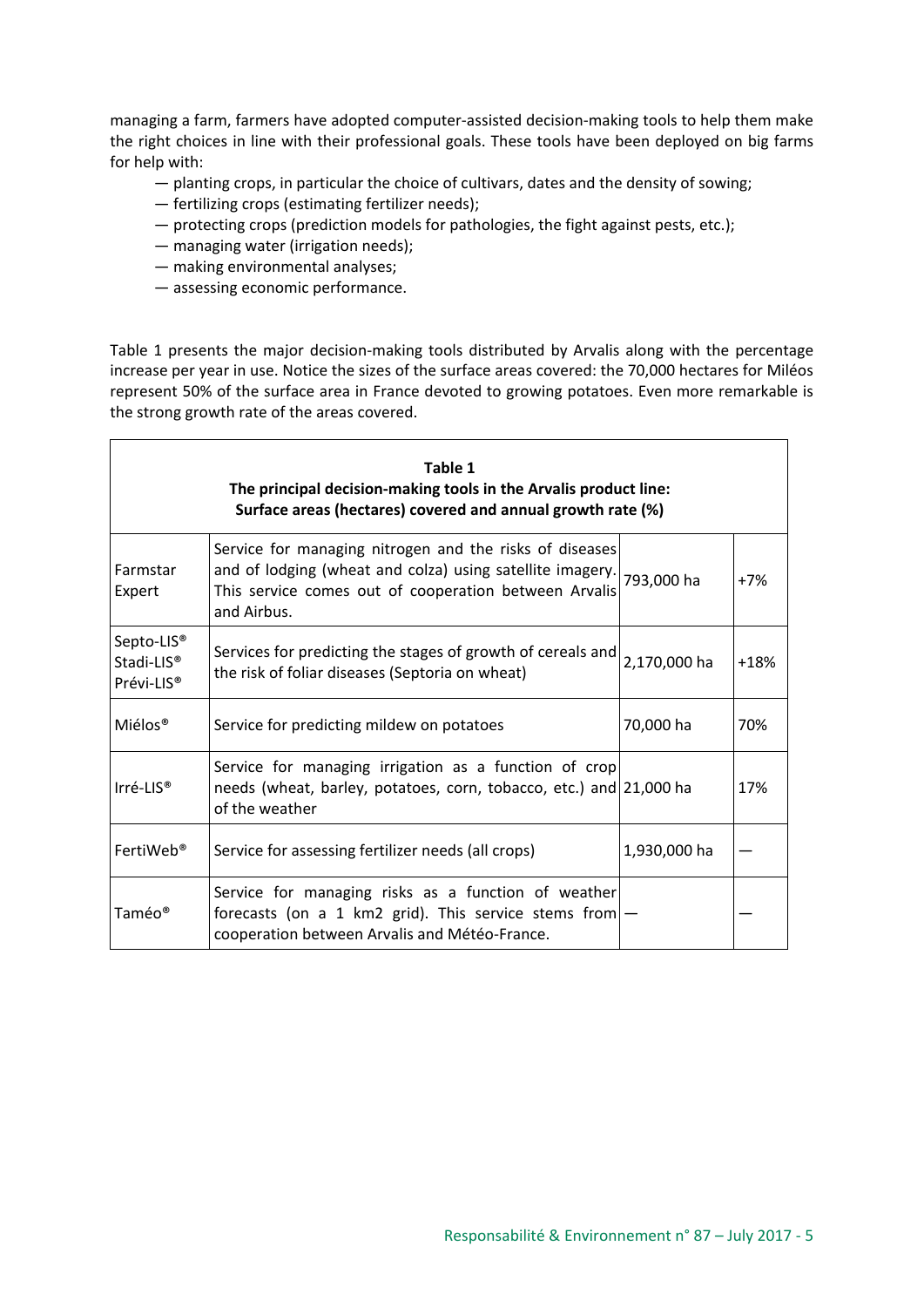## From Farmstar to "digital farms"

The first operational step toward precision agriculture was, in 2002, the proposal on a large scale of a service using satellite images to provide advice to farmers for managing their wheat and colza crops at the infrafield level. Fifteen years later, Farmstar covers nearly 800.000 hectares in France. It has improved over the years by incorporating new applications and expanding to new crops (barley, corn and triticale). Beyond its actual interest for farmers (and thus for precision agriculture), this service's major innovation is to have coupled two, *a priori* separate, cognitive spheres: space and agronomy. Farmstar has combined satellite imagery and agronomic models from technical institutes in order to produce operational advice with a high added value for farmers.

While developing this new type of service, fundamental questions arose about digital technology, which is now gathering momentum in fields throughout France.



**Figure 5**: A technological loop for processing data for Farmstar

First of all, a question about information systems and the management of big data bases. In 2002, it was a challenge to be able to send the advice to farmers in short order — after, within a few hours, processing the data from images of nearly all of France (a pixel, the elementary unit, representing a square with a side of from ten to twenty meters), combining this information with the data on 80,000 fields and calculating farm climate models (using agronomic data bases about cultivars, the soil, decision charts, etc.). The advances made in digital technology, in particular the speed of calculations and data transmission, have considerably improved Farmstar's performance and reliability.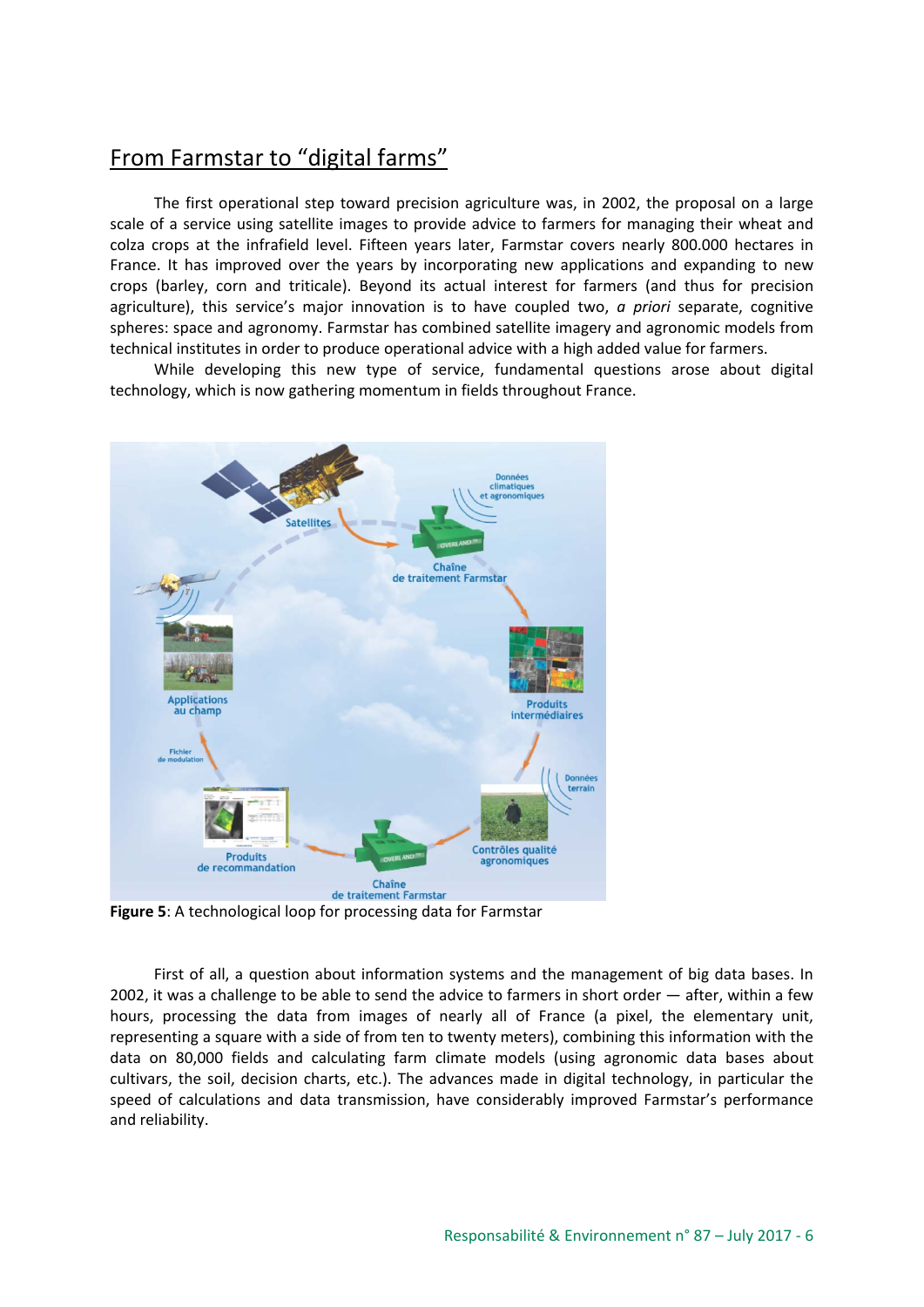Another question soon cropped up: the ownership of the data being used. Who owns which data? This fundamental question led Farmstar to propose operational rules for protecting the anonymity of farmers and guaranteeing them full intellectual property rights over the data on their fields. This service has used the mass of data produced to generate new models and services. This signaled the start of the process of using data from individuals for a common interest. Intellectual property rights do not hold just for farmers and service-providers but also for the partners who have created services.

Farmstar encountered another fundamental problem, namely the interoperability of information systems and data bases. In France, the usual intermediaries between service-providers and farmers are farming cooperatives, traders and "chambers of agriculture". Not only do these organizations have their own information systems, but, it should not be forgotten, farmers also use several types of software to manage fields. The data from these sources must be made compatible so as to obtain a continuum of fluid, reliable information. This is indispensable to render a service of good quality.

In 2017, questions related to interoperability are being handled through application programming interfaces (APIs). The Internet is accessible at high enough connection speeds in rural areas; connections (GPS or RTK) are reliable; consoles on tractors adjust to several formats; and the connectors between tractors and digital tools are being standardized. Digital applications are proliferating, in farming as in other activities. Out of these experiments, the concept of the "digital farm" (in French: *digiferme*) has emerged.

Arvalis set up two "digifarms"  $-$  the one with big fields, the other with mixed farming (including livestock) — to study digital applications at the farm level, evaluate their advantages and develop new applications in collaboration with start-ups. This nonexhaustive list of the tests under way provides a glimpse of digital innovations in agriculture:

— robots for weeding that can replace herbicides or considerably decrease the quantities used;

— drones equipped with sensors for detecting weeds in fields;

— automatic steering systems for tractors and machines;

— RFID tags for automatically managing inputs;

— a whole range of decision-making tools for fertilizers, irrigation, crop protection, grain storage, etc.;

— connected sensors installed in fields for measuring the temperature, rainfall, soil humidity, etc.;

- connected traps for signaling pests;
- sensors installed in storage facilities (for grain or tubers);
- rapid assays of the soil and raw materials;
- probes for monitoring calving;
- systems for monitoring animal activities;
- electronic measurements of plant growth (to schedule silage and fodder);

— a connected dashboard for farms (for global management and alerts about everyday tasks). One of the objectives (and not the least) of these digifarms is to assess the economic benefits of all

these applications. A farm is, after all, a business that must, to survive, constantly look for ways to be more competitive. These two experimental installations will help us sort innovations so as to tell the difference between what is useful and those that are gadgets.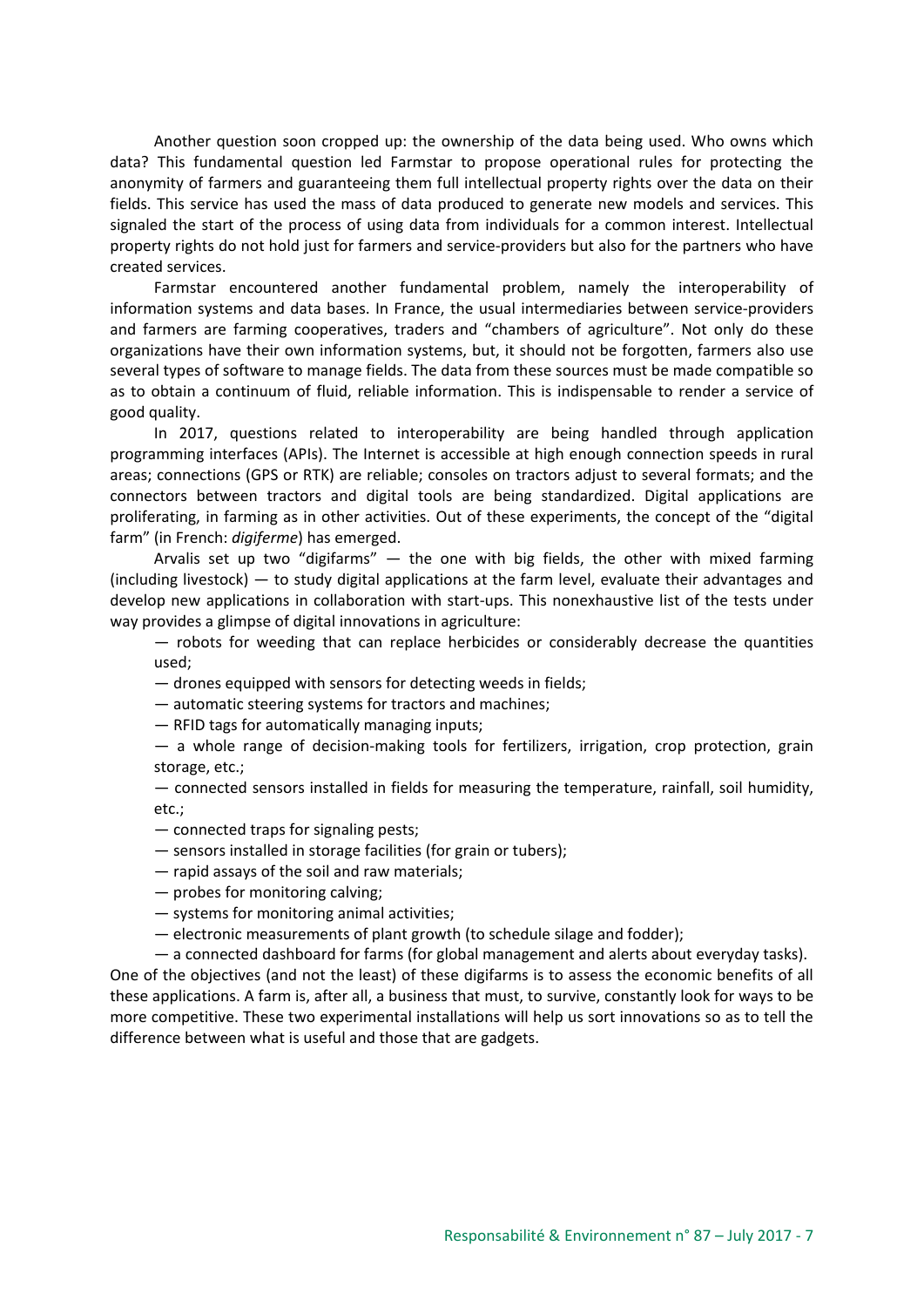

**Figure 6**: R&D axes in "digital farms" (DIGIFERMES® Arvalis).

# Why do digital technology and precision agriculture go together?

Two waves of innovations are carrying the digital revolution in agriculture: *a)* the proliferation of low-cost, miniaturized sensors; and *b)* the processing of big data.

Technological progress in the design and manufacturing of sensors has not only led to their diversification but also considerably reduced production costs. NIR sensors the size of a matchbox claim to analyze plants with enough precision to enable farmers to make well-informed decisions without having to have costly tests run (often by a laboratory) and then waiting for the results (in the next few days at best). If confirmed by further testing, this type of innovation will thoroughly change farming practices. This example directly connects to precision agriculture: the implementation of a more accurate technique often entails an objective diagnosis of the situation with a rapid feedback of information. The coupling of sensors with software for interpreting the results can provide a service at a low cost. The performance of ever more measurements is no longer a limiting factor; instead, it offers the possibility of mapping the soil's properties and the crops' needs, of individualizing the feed for animals, etc. The weak link in the technological chain of precision agriculture used to be a "low-cost infrafield diagnosis". This link has been fully consolidated.

The other pillar of the digital revolution in agriculture is the processing of big data. The models for predicting disease outbreaks are the best illustration of this. Tools for predicting health risks are very useful to farmers; they can tell them when to start a treatment or, if it is not absolutely necessary, when to suspend it. These tools lead to gains in both these cases. To achieve this result, operational models for each type of pathological agent must be designed that use both climate data and information about the disease agent.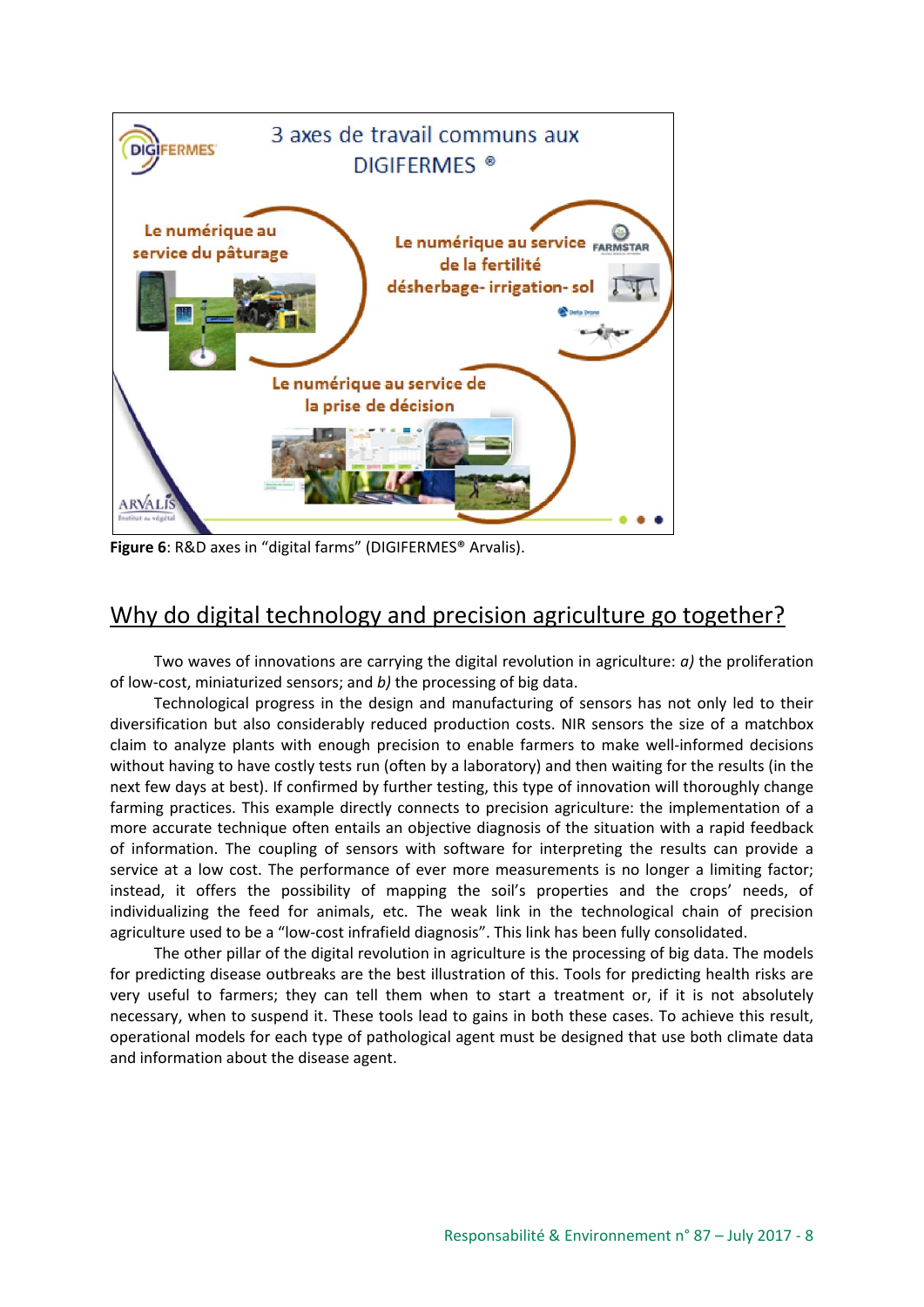![](_page_8_Picture_0.jpeg)

**Figure 7**: Yellow rust on winter wheat. If left untreated, the rust can cause up to 50% of the crop to be lost.

Yellow rust, for example, is a major pathology of cereal crops. If untreated or poorly treated, it can cause a crop loss of up to 50%. Since it spreads so fast, it is important to predict its onset so as to schedule treatments for optimal efficacity. Since this fungus, unfortunately, tends to mutate over time, a predictive model that used to prove its worth might become obsolete — as happened a few years ago. Since updating the model might take years of experimentation on location before recovering a satisfactory level of performance, a completely different choice was made. By processing hundreds of thousands of observations (reported by technicians and extension workers in a national biomonitoring network), the model was updated without needing to run a single test.

The incredible mobilization of farmers during the winter of 2015-2016 clearly illustrates the benefits of using data drawn from observations on location in fields. In two weeks time, farmers forwarded more than 2000 such observations. These were used to map the damage caused by the barley mild mosaic bymovirus, which aphids inject into barley during autumn and winter.

![](_page_8_Figure_4.jpeg)

**Figure 8**: On-location information from farmers (2,036 messages) about the infestation of common (bread) wheat fields by the barley yellow dwarf virus.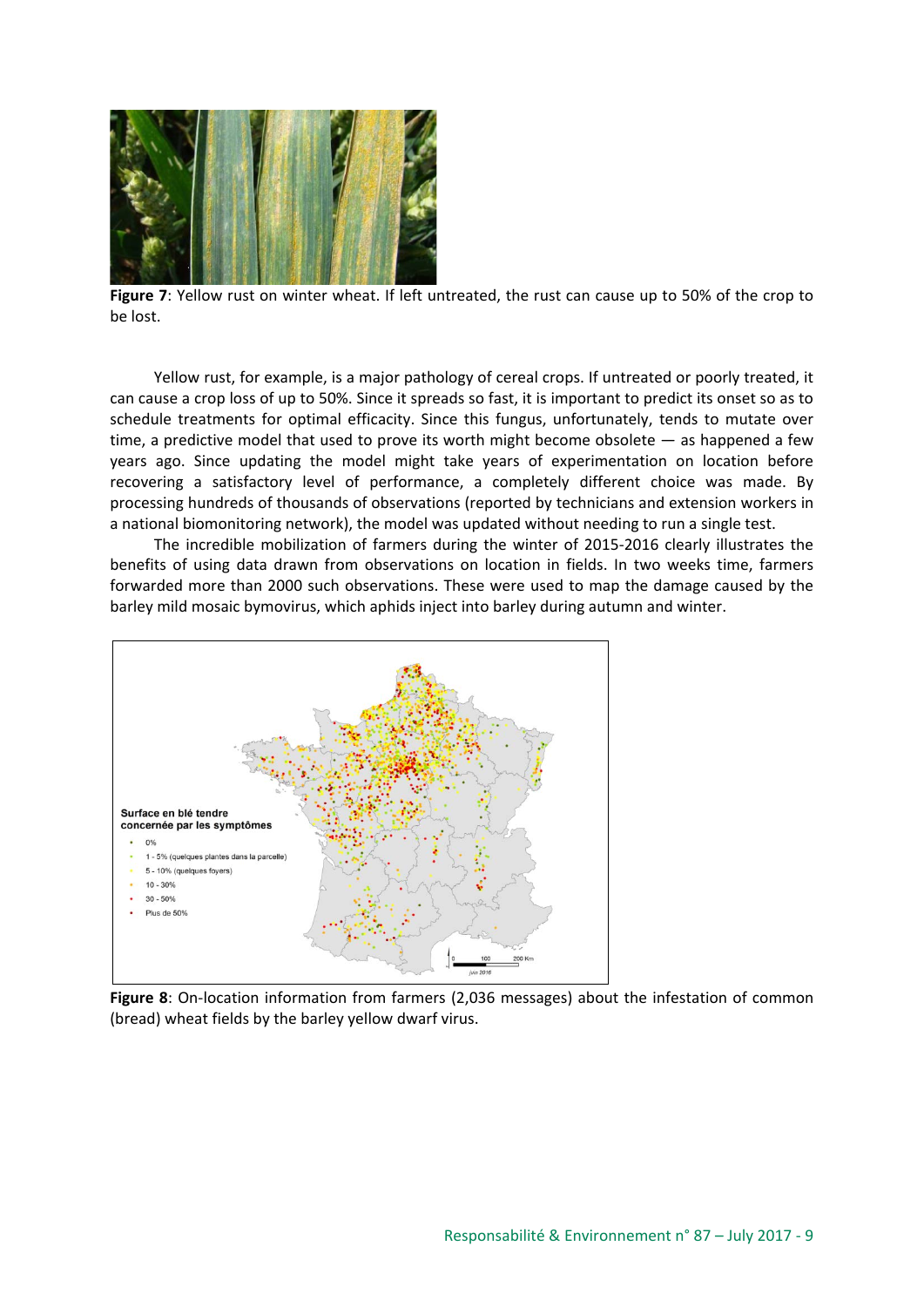### Value is created from processing data

Despite the explosion of innovations (in particular sensors) in agriculture, the creation of economic value mainly comes from the interpretation of signals, as is, after all, often the case. For example, satellite imagery could already in the mid-1970s provide an astoundingly precise picture of plant cover, but no one was able to use this information until it was translated into indicators for producers. The models now in use did not yet exist. This information could not be coupled with a meaning till the turn of the century. We now face the same problem: sensor technology is advancing faster than data processing, and this innovative technology sometimes stalls for want of "decoding".

Let us take the example of sensors on board drones. As we know, this method for collecting data can deliver very detailed infrafield information, down to the scale of a centimeter. This ultraprecision cannot be processed, not now anyway, because the unit used for decision-making is calibrated on the width of farm machinery (usually ranging from a few meters to a few dozen meters). To continue with drones, I might mention the mapping of adventive plants in a field. The drone's sensors record the plant cover's reflectance, but interpreting these signals does not enable us, not yet, to tell the difference between adventive plants and cultivars except for crops (such as corn, sunflower or beets) planted in rows. It is not yet possible to identify the types of adventive plants, even though this would be useful to determine how to weed.

![](_page_9_Picture_3.jpeg)

**Figure 9**: Adventive plants between two rows of corn. Drones equipped with sensors can detect this pattern, but it is still hard to identify the types of adventive plants.

In general, the current technological stickler is not the performance of sensors, which are still undergoing improvement, but the high-speed processing of data so as to give all this information a meaning for decision-makers and to quickly convey this interpretation in the form of advice to producers. In agriculture, the time spent waiting for feedback is decisive, since crops, the weather and parasites are constantly evolving. If the period between diagnosis and intervention is too long, the information loses much of its worth. This holds especially for crop protection, for which the reasonable waiting period ranges from one day to one week at the very most.